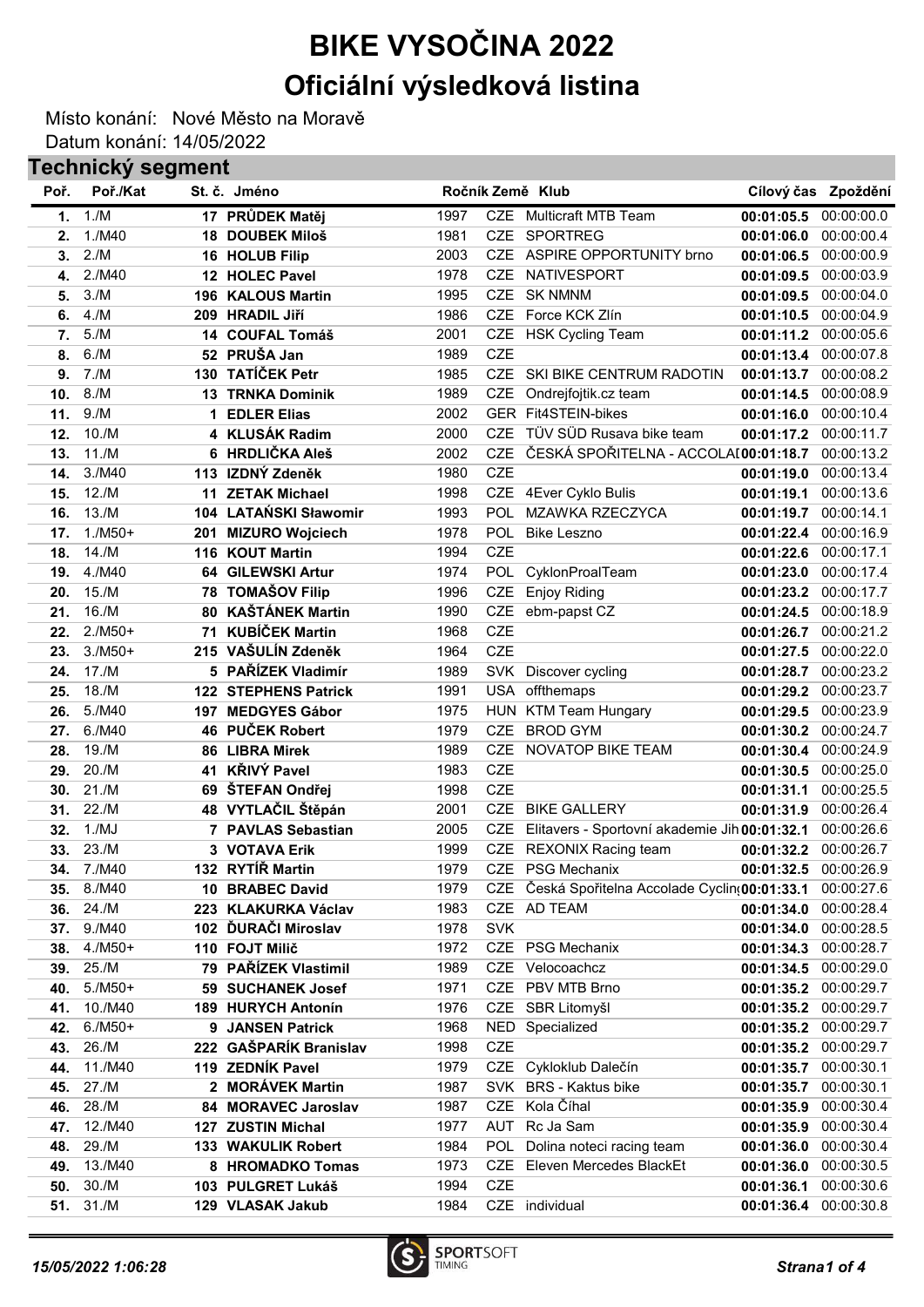## Poř. Poř./Kat St. č. Jméno na na neovin Ročník Země Klub Cílový čas Zpoždění Technický segment 52. 14./M40 36 TRNKA Zbyněk 1981 SVK Projekt Cycling for life 00:01:37.5 00:00:31.9 53. 7./M50+ 216 DVOŘÁK Petr 1972 CZE 00:01:37.5 00:00:31.9 54. 15./M40 58 LOPEZ Mauro 1978 COL Reparada.cz 00:01:37.5 00:00:32.0 55. 32./M 193 SLAVÍČEK Ondřej 1991 CZE SCP Pardubice 00:01:37.5 00:00:32.0 56. 33./M 136 VELOCHA Zdeněk 1989 CZE 00:01:37.9 00:00:32.4 57. 34./M 107 ŠVAŇHAL Patrik 1991 CZE 00:01:38.0 00:01:38.0 00:00:32.5 58. 35./M 87 SCHEIBNER Tobias 1988 GER Palatschinken-Racing-Team 00:01:38.2 00:00:32.7 59. 1./Z 88 TICHOVSKÁ Martina 1986 CZE Tesla Brno 00:01:38.2 00:00:32.7 60. 36./M 188 PURCHART Jan 1986 CZE Bike Ctiněves 00:01:38.3 00:00:32.7

| 61.  | 16./M40            |     | 140 ŠILAR Radek                   | 1976                              |            | CZE PORNOSTARRACING             | 00:01:38.3            | 00:00:32.7            |
|------|--------------------|-----|-----------------------------------|-----------------------------------|------------|---------------------------------|-----------------------|-----------------------|
| 62.  | 2./MJ              |     | 198 VELASQUEZ Duham Santiago 2007 |                                   |            | COL Specialized Tugo Colombia   | 00:01:38.5            | 00:00:32.9            |
| 63.  | $8./M50+$          |     | 211 STARÝ Tomáš                   | 1972                              | <b>CZE</b> |                                 | 00:01:38.7            | 00:00:33.2            |
| 64.  | 37./M              |     | 214 VANDLÍK Marek                 | 1989                              |            | SVK BH-MARATON.BIKE             | 00:01:39.4            | 00:00:33.9            |
| 65.  | 38./M              |     | 100 VÁVRA Jiří                    | 1989                              |            | CZE AZ Světlá nad Sázavou       | 00:01:39.5            | 00:00:34.0            |
| 66.  | 17./M40            |     | <b>40 PRAJSNER Josef</b>          | 1982                              | <b>CZE</b> |                                 | 00:01:39.7            | 00:00:34.2            |
| 67.  | 18./M40            | 91  | <b>SMEJKAL Roman</b>              | 1976                              |            | CZE 2007 Cycling Team Brno      | 00:01:39.7            | 00:00:34.2            |
| 68.  | 39./M              |     | 118 VALÍK Martin                  | 1991                              | <b>CZE</b> |                                 | 00:01:39.8            | 00:00:34.2            |
| 69.  | 40./M              |     | 47 REVÁK Kryštof                  | 1996                              | <b>CZE</b> | <b>BikeGalery</b>               | 00:01:40.0            | 00:00:34.4            |
| 70.  | 41./M              | 60  | <b>BAŠKA Denis</b>                | 1996                              | <b>SVK</b> | Bajkgaraz.sk                    | 00:01:40.2            | 00:00:34.7            |
| 71.  | 19./M40            |     | 53 PRUŽINA Dan                    | 1981                              | <b>CZE</b> |                                 | 00:01:40.2            | 00:00:34.7            |
| 72.  | 42./M              |     | 42 KATOLICKÝ Lukáš                | 1985                              | <b>CZE</b> |                                 | 00:01:40.5            | 00:00:34.9            |
| 73.  | 43./M              |     | <b>61 STEINMEIER Nils</b>         | 1986                              |            | GER neelswheels Wheelbuilding   | 00:01:40.5            | 00:00:35.0            |
| 74.  | 20./M40            |     | 117 SRNSKÝ Václav                 | 1973                              | <b>CZE</b> | F-bike klub Sádek               | 00:01:40.9            | 00:00:35.4            |
| 75.  | 44./M              |     | 115 ŠTEFAN Jiří                   | 1993                              | <b>CZE</b> | <b>DEUS Automation</b>          | 00:01:41.3            | 00:00:35.8            |
| 76.  | $9./M50+$          |     | 72 HAVELKA Milan                  | 1971                              | <b>CZE</b> | Cyklo Janíček                   | 00:01:41.5            | 00:00:35.9            |
| 77.  | 45./M              |     | 66 MAHOVSKÝ Jan                   | 1986                              | <b>CZE</b> |                                 | 00:01:41.5            | 00:00:36.0            |
| 78.  | 21./M40            | 89  | <b>TICHÝ Vladimír</b>             | 1973                              | <b>CZE</b> |                                 | 00:01:41.7            | 00:00:36.2            |
| 79.  | 22./M40            | 121 | ŘÍHA Michal                       | 1976                              |            | CZE Sazička a Žemlička Zastávka | 00:01:42.0            | 00:00:36.5            |
| 80.  | 23./M40            | 109 | ČECH Ladislav                     | 1973                              | CZE        | <b>RSFK</b>                     | 00:01:42.5            | 00:00:37.0            |
| 81.  | $10./M50+$         |     | 111 FRANK Baudet                  | 1969                              | <b>NED</b> |                                 | 00:01:42.7            | 00:00:37.2            |
| 82.  | 24./M40            |     | 114 JANEČEK David                 | 1975                              | <b>CZE</b> | NHÚ Balinka VM                  | 00:01:42.7            | 00:00:37.2            |
| 83.  | 25./M40            |     | 112 DAURAT Migel                  | 1980                              | <b>CZE</b> | Reparada.cz                     | 00:01:43.1            | 00:00:37.5            |
| 84.  | 26./M40            | 199 | <b>OPLT Libor</b>                 | 1974                              | <b>CZE</b> | OPLT CYCLING TEAM               | 00:01:43.2            | 00:00:37.7            |
| 85.  | 46./M              | 33  | <b>KRATOCHVÍL Lukáš</b>           | 1984                              | <b>CZE</b> |                                 | 00:01:43.2            | 00:00:37.7            |
| 86.  | $11./M50+$         | 206 | <b>DUŠEK Martin</b>               | 1970                              | <b>CZE</b> |                                 | 00:01:43.7            | 00:00:38.2            |
| 87.  | $12./M50+$         |     | 54 SANCHEZ Alejandro              | 1972                              |            | CAN Lapdogs                     | 00:01:43.9            | 00:00:38.4            |
| 88.  | 47./M              |     | 83 KOPACKI Grzegorz Kopacki       | 1985                              | <b>POL</b> |                                 | 00:01:44.0            | 00:00:38.5            |
| 89.  | 48./M              | 137 | <b>HRNČÍŘ Radek</b>               | 1992                              | <b>CZE</b> |                                 | 00:01:44.2            | 00:00:38.7            |
| 90.  | $13./M50+$         |     | 213 KAKAČ Miroslav                | 1955                              | <b>CZE</b> | <b>CSK Markus</b>               | 00:01:44.2            | 00:00:38.7            |
| 91.  | 49./M              |     | 94 NĚMEC Jakub                    | 1993                              | <b>CZE</b> | <b>GC STAR</b>                  | 00:01:44.2            | 00:00:38.7            |
| 92.  | 27./M40            |     | 192 FALTUS Tomáš                  | 1975                              | <b>CZE</b> | <b>Veloservis Team</b>          | 00:01:44.7            | 00:00:39.2            |
| 93.  | 28./M40            |     | 194 MERVART Martin                | 1977                              | <b>CZE</b> | Specialized - Štíty             | 00:01:44.8            | 00:00:39.2            |
| 94.  | 29./M40            |     | 185 CIBULKA Tomáš                 | 1975                              |            | CZE Bikeranch Team              | 00:01:45.0            | 00:00:39.5            |
| 95.  | 50./M              |     | 81 FALTUS Michal                  | 1987                              | <b>CZE</b> |                                 | 00:01:46.8            | 00:00:41.2            |
| 96.  | 51./M              |     | 120 PIETRZAK Radoslaw             | 1994                              | <b>POL</b> |                                 | 00:01:47.0            | 00:00:41.5            |
| 97.  | 52./M              |     | 221 ŽÍDEK Pavol                   | 1984                              | <b>SVK</b> |                                 | 00:01:47.7            | 00:00:42.2            |
| 98.  | 30./M40            |     | 126 ŠAUER Ladislav                | 1976                              |            | CZE Cykloklub Dalečín           |                       | 00:01:48.2 00:00:42.7 |
| 99.  | 31./M40            |     | 125 LORENC Mateusz                | 1980                              | <b>POL</b> | MTB MOSIR Dukla                 | 00:01:48.5 00:00:43.0 |                       |
| 100. | 32./M40            |     | <b>15 NEUMANN Kamil</b>           | 1982                              | <b>CZE</b> | www.prostedychej.cz             | 00:01:49.5            | 00:00:44.0            |
| 101. | 33./M40            |     | 31 MUNZAR Jiří                    | 1975                              | <b>CZE</b> | Cykloklub Dalečín               | 00:01:50.0            | 00:00:44.4            |
| 102. | 53./M              |     | 106 LATAŃSKI Tomasz               | 1983                              |            | POL MŻAWKA RZECZYCA             | 00:01:50.0            | 00:00:44.5            |
| 103. | 34./M40            |     | 34 ZAVŘEL Vít                     | 1975                              | <b>CZE</b> | <b>NHC Kamna</b>                | 00:01:50.2            | 00:00:44.7            |
| 104. | 3./MJ              |     | 176 KABRDA Jáchym                 | 2006                              | <b>CZE</b> |                                 |                       | 00:01:50.3 00:00:44.7 |
| 105. | 35./M40            |     | 44 HAVRAN Jiří                    | 1982                              | CZE        | OCK Osík                        | 00:01:50.5 00:00:45.0 |                       |
| 106. | 14./M50+           |     | 146 GRYC Tomáš                    | 1969                              | <b>CZE</b> | Tesla Brno                      | 00:01:50.5 00:00:45.0 |                       |
| 107. | 2.IZ               |     | 226 SICHÁLKOVÁ Natálie            | 1994                              | CZE        | <b>Business Logic</b>           | 00:01:51.2            | 00:00:45.6            |
| 108. | 15./M50+           | 77  | <b>KORÁB Pavel</b>                | 1966                              | CZE        | MTB Ivaň                        | 00:01:51.5            | 00:00:46.0            |
| 109. | 36./M40            |     | <b>147 JURANEK Pavel</b>          | 1979                              | CZE        |                                 | 00:01:51.5            | 00:00:46.0            |
|      | 15/05/2022 1:06:28 |     |                                   | <b>SPORTSOFT</b><br><b>TIMING</b> |            |                                 |                       | Strana2 of 4          |

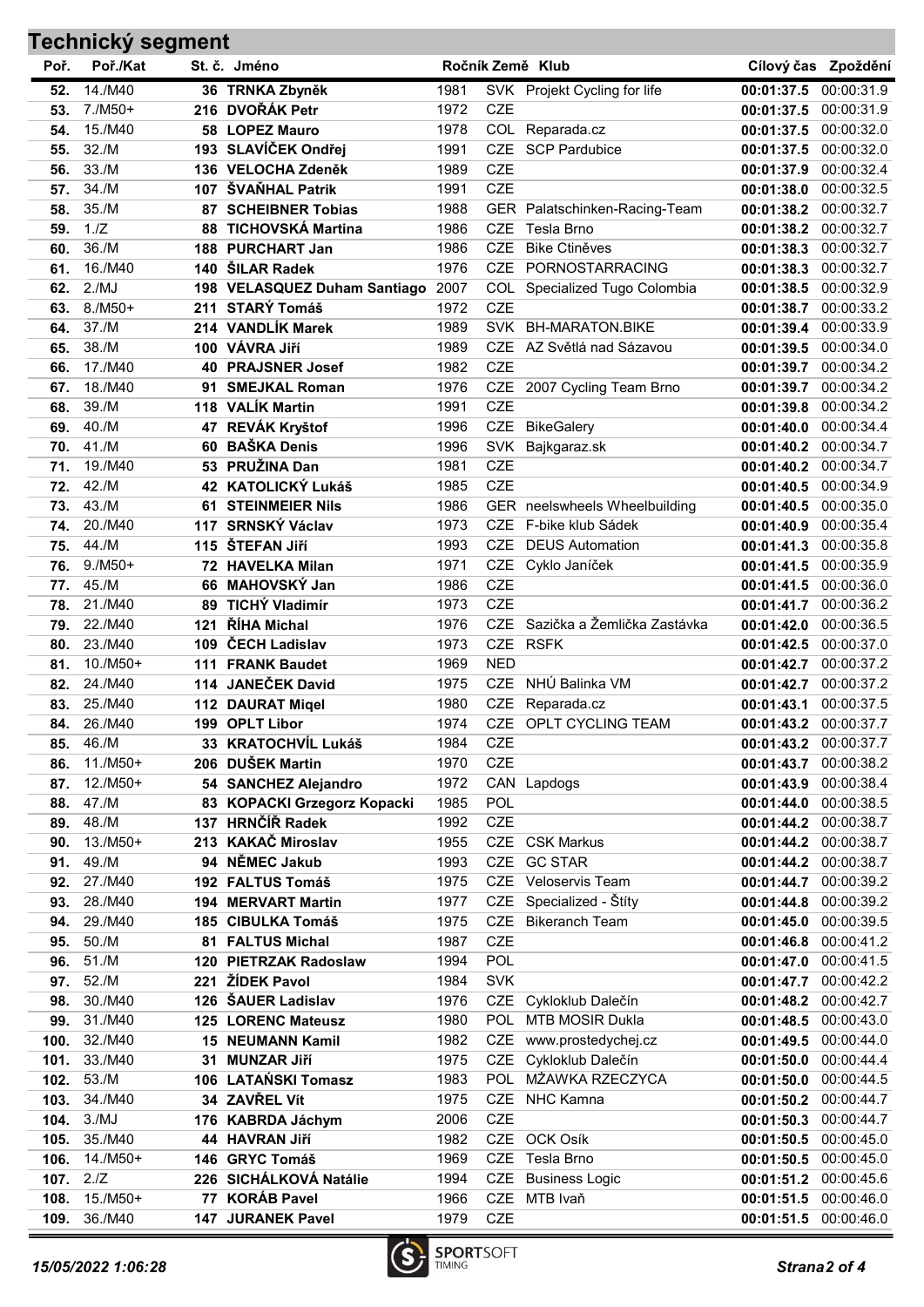| Technický segment |                    |            |                                        |              |                          |                                      |                                     |                          |
|-------------------|--------------------|------------|----------------------------------------|--------------|--------------------------|--------------------------------------|-------------------------------------|--------------------------|
| Poř.              | Poř./Kat           |            | St. č. Jméno                           |              |                          | Ročník Země Klub                     |                                     | Cílový čas Zpoždění      |
| 110.              | 54./M              |            | 143 MATEJČÍK Martin                    | 1993         | <b>SVK</b>               |                                      | 00:01:52.1                          | 00:00:46.5               |
| 111.              | 16./M50+           |            | 145 PAGANÍK Jozef                      | 1958         |                          | SVK CK EPIC Dohňany                  | 00:01:52.3                          | 00:00:46.7               |
| 112.              | 4./MJ              |            | 135 POSPÍŠEK Filip                     | 2006         | <b>CZE</b>               | Margl Bike Team                      | 00:01:53.0                          | 00:00:47.4               |
| 113.              | 55./M              |            | 101 HOLEMÁŘ Jan                        | 1991         | <b>CZE</b>               |                                      | 00:01:53.0                          | 00:00:47.5               |
| 114.              | 56./M              |            | 210 ŠAUER Ivo                          | 1983         | <b>CZE</b>               |                                      | 00:01:53.0                          | 00:00:47.5               |
| 115.              | 57./M              |            | 62 TOMČO Jozef                         | 1983         |                          | SVK CASSOVIA REALITAS Race           | 00:01:53.2                          | 00:00:47.7               |
| 116.              | 37./M40            |            | 90 TRÁVNÍČEK Petr                      | 1980         | <b>CZE</b>               | F-bike klub Sádek                    | 00:01:53.2                          | 00:00:47.7               |
| 117.              | 17./M50+           |            | 82 PODEŠVA Miroslav                    | 1968         | <b>CZE</b>               |                                      | 00:01:53.5                          | 00:00:47.9               |
| 118.              | 1./Z40             |            | 68 KREJČÍ Hana                         | 1979         |                          | CZE Open Cycling Academy             | 00:01:53.9                          | 00:00:48.4               |
| 119.              | $18./M50+$         |            | 43 NOVOTNÝ Radek                       | 1970         |                          | CZE OCK Osík                         | 00:01:54.0                          | 00:00:48.5               |
| 120.              | 58./M              |            | 212 PROS Vladimír                      | 1984         | <b>CZE</b>               |                                      | 00:01:54.0                          | 00:00:48.5               |
| 121.              | 2./Z40             |            | 124 ŘÍHOVÁ Lucie                       | 1976         | <b>CZE</b>               | Sazička a Žemlička Zastávka          | 00:01:54.2                          | 00:00:48.7               |
| 122.              | 59./M              |            | 65 LOMICKÝ Ondřej                      | 1996         | <b>CZE</b>               | <b>Active Tour - Stamimax</b>        | 00:01:54.7                          | 00:00:49.2               |
| 123.              | 60./M              | 70         | <b>LEŠOVSKÝ Michal</b>                 | 1992         | <b>CZE</b>               | Režibike                             | 00:01:54.8                          | 00:00:49.2               |
| 124.              | 61./M              | 39         | DOČKAL Václav                          | 1990         | <b>CZE</b>               | <b>NMNM</b>                          | 00:01:56.2                          | 00:00:50.6               |
| 125.              | 19./M50+           | 105        | <b>BARTÍK Miroslav</b>                 | 1960         | <b>CZE</b>               | Draci Kroměříž.                      | 00:01:56.5                          | 00:00:51.0               |
| 126.              | 38./M40            |            | 220 ZEMAN Michal                       | 1982         |                          | CZE Vítěz                            | 00:01:56.5                          | 00:00:51.0               |
| 127.              | 62./M              |            | 51 PACHECO Edinson                     | 1983         | <b>CZE</b>               | Reparada                             | 00:01:56.5                          | 00:00:51.0               |
| 128.              | 63./M              |            | 149 PAZDERA Jaroslav                   | 1984         | <b>CZE</b>               | Cyklokroužek Měřín                   | 00:01:56.7                          | 00:00:51.1               |
| 129.              | 39./M40            |            | 63 VELECKÝ Milan                       | 1974         | <b>CZE</b>               | <b>JOLKA MERIDA TEAM</b>             | 00:01:57.0                          | 00:00:51.5               |
| 130.              | 40./M40            |            | 200 BENDA Tomáš                        | 1979         | <b>CZE</b>               |                                      | 00:01:57.0                          | 00:00:51.5               |
| 131.              | 64./M              |            | 207 SLABÝ Filip                        | 2008         | <b>CZE</b>               |                                      | 00:01:57.5                          | 00:00:52.0               |
| 132.              | 3./Z40             |            | 73 BRANICHOVA Lenka                    | 1975         |                          | CAN Lapdogs                          | 00:01:58.0                          | 00:00:52.4               |
| 133.              | 4./Z40<br>20./M50+ | 186        | <b>KOTENOVÁ Simona</b>                 | 1977         | <b>CZE</b>               | <b>MST Jihlava</b>                   | 00:01:58.5                          | 00:00:53.0               |
| 134.              | 65./M              |            | 97 LAUNA Vlastimil<br>75 SEDLÁČEK Petr | 1968         | <b>CZE</b><br><b>CZE</b> | <b>Brno</b><br>Fun Bikers Černá Hora | 00:01:58.7                          | 00:00:53.2               |
| 135.<br>136.      | 5./Z40             |            | <b>MORAVCOVÁ Hana</b>                  | 1989<br>1976 | <b>CZE</b>               | Kola Číhal                           | 00:01:59.3                          | 00:00:53.7<br>00:00:54.2 |
| 137.              | 41./M40            | 208<br>183 | <b>ZAHRADNIK Karel</b>                 | 1976         | <b>CZE</b>               | <b>NKT Kablo</b>                     | 00:01:59.8<br>00:02:00.3            | 00:00:54.7               |
| 138.              | 66./M              | 96         | <b>NĚMEC Filip</b>                     | 1995         |                          | CZE GC STAR                          | 00:02:00.3                          | 00:00:54.7               |
| 139.              | 67./M              |            | 202 FRANC David                        | 1984         | <b>CZE</b>               |                                      | 00:02:01.3                          | 00:00:55.7               |
| 140.              | 42./M40            |            | 184 KUBICA Petr                        | 1980         | <b>CZE</b>               |                                      | 00:02:02.7                          | 00:00:57.2               |
| 141.              | 68./M              |            | 108 KADLEC Pavel                       | 1991         | <b>CZE</b>               |                                      | 00:02:02.8                          | 00:00:57.2               |
| 142.              | 43./M40            |            | 181 FLEISCHHACKER Mario                | 1982         |                          | AUT NordicMosterRacingTeam           | 00:02:03.0 00:00:57.5               |                          |
|                   | 143. 21./M50+      |            | 191 PAVOL Ujmiak                       | 1960         |                          | SVK AT Likafka                       | 00:02:03.1 00:00:57.5               |                          |
| 144.              | 3 <sub>1</sub> Z   |            | 99 SZAL Dominika                       | 1990         |                          | POL MZAWKA RZECZYCA                  | 00:02:03.2 00:00:57.7               |                          |
| 145.              | 44./M40            |            | 172 ORÁLEK Dušan                       | 1974         | <b>CZE</b>               | <b>SK NMNM</b>                       | 00:02:03.8                          | 00:00:58.2               |
| 146.              | 4.IZ               |            | 150 FLEISCHHACKER Katrin               | 1986         | AUT                      | NordicMosterRacingTeam               | 00:02:04.5                          | 00:00:59.0               |
| 147.              | 45./M40            |            | 85 KOZMA Tomáš                         | 1973         | <b>CZE</b>               |                                      | 00:02:05.0                          | 00:00:59.5               |
| 148.              | 69./M              |            | 35 ANDRÝSEK Martin                     | 1988         | CZE                      |                                      | 00:02:05.8                          | 00:01:00.2               |
| 149.              | 70./M              |            | 219 ŠVANTRER Petr                      | 1985         | CZE                      |                                      | 00:02:07.8                          | 00:01:02.2               |
| 150.              | 46./M40            |            | 95 NEKUŽA Roman                        | 1978         | CZE                      |                                      | 00:02:08.5                          | 00:01:02.9               |
| 151.              | 71./M              |            | 38 VÁCHA Luboš                         | 1991         | CZE                      |                                      | 00:02:09.5 00:01:04.0               |                          |
| 152.              | 47./M40            |            | 123 SLABÝ Jan                          | 1979         | CZE                      |                                      | 00:02:10.2 00:01:04.6               |                          |
| 153.              | 48./M40            |            | <b>180 TREMMEL Martin</b>              | 1982         | AUT                      | NordicMosterRacingTeam               | 00:02:10.4                          | 00:01:04.9               |
| 154.              | 72./M              |            | 138 SAMOILYK levgen                    | 1989         |                          | UKR echelon                          | 00:02:10.5                          | 00:01:05.0               |
| 155.              | 49./M40            |            | 167 VAN DEN BERG Sjoerd                | 1977         |                          | CZE SK NMNM                          | 00:02:11.8                          | 00:01:06.2               |
| 156.              | 5./MJ              |            | 166 VAN DEN BERG Petr                  | 2006         | <b>CZE</b>               | <b>SK NMNM</b>                       | 00:02:12.2                          | 00:01:06.7               |
| 157.              | 1./ZJ              |            | 156 DVOŘÁKOVÁ Tereza                   | 2006         |                          | CZE SK NMNM                          | 00:02:12.5                          | 00:01:07.0               |
| 158.              | 50./M40            |            | 225 ŠIMÁK Martin                       | 1979         | CZE                      |                                      | 00:02:13.0 00:01:07.5               |                          |
| 159.              | 22./M50+           |            | 74 HONIG Mikan                         | 1969         | CZE                      |                                      | 00:02:13.2 00:01:07.6               |                          |
| 160.              | 51./M40            |            | 131 ČEŠKA Petr                         | 1982         | <b>CZE</b>               |                                      | 00:02:14.3 00:01:08.7               |                          |
| 161.              | 6./MJ              |            | 168 ROZKOŠNÝ Jakub                     | 2006         |                          | CZE SK NMNM                          | 00:02:16.2                          | 00:01:10.7               |
| 162.              | 2./ZJ              |            | 153 KOCMÁNKOVÁ Dominika                | 2005         |                          | CZE SKNové Město na Moravě           | 00:02:17.2                          | 00:01:11.7               |
| 163.              | 3./ZJ              |            | 177 KABRDOVÁ Julie<br>224 BARTOŠ Jiří  | 2006         | <b>CZE</b><br>CZE        | <b>SK NMNM</b>                       | 00:02:17.5                          | 00:01:12.0               |
| 164.<br>165.      | 52./M40<br>53./M40 |            | 55 BRANDŠTETR Marek                    | 1982<br>1977 |                          | CZE Smeteney Ponk Brno               | 00:02:17.9                          | 00:01:12.4<br>00:01:13.0 |
| 166.              | 23./M50+           |            | 144 NOVOTNÝ Miloš                      | 1969         |                          | CZE Kolínokrám.cz                    | 00:02:18.5<br>00:02:19.5 00:01:14.0 |                          |
| 167.              | 24./M50+           |            | 57 HVIZDOŠ Jaroslav                    | 1962         | <b>SVK</b>               |                                      | 00:02:19.9 00:01:14.3               |                          |
|                   |                    |            |                                        |              |                          |                                      |                                     |                          |